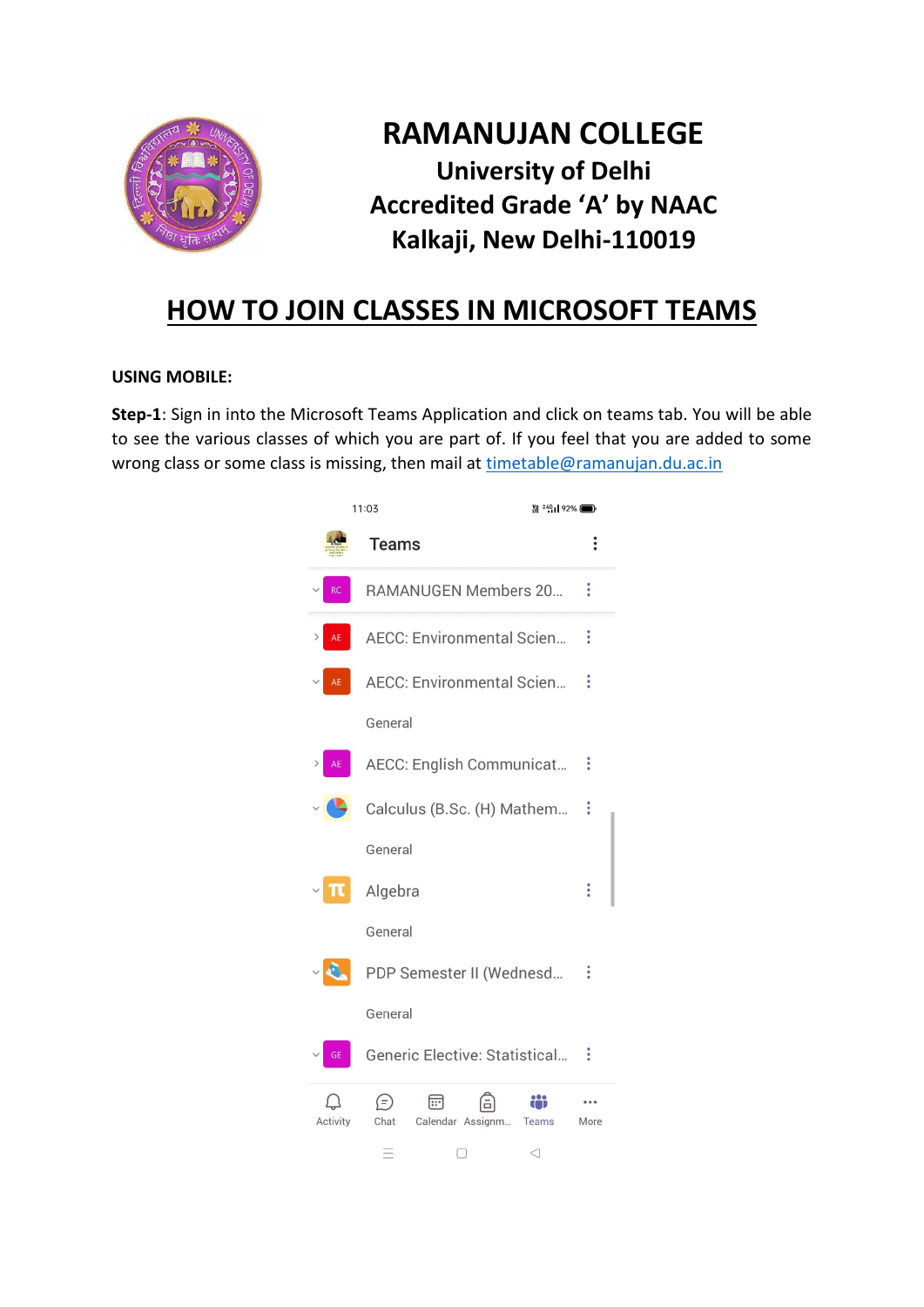**Step-2**: Whenever the teacher starts the class as per the time-table, the symbol of video will appear in front of the class as shown below:



**Step-3**: Click on the general/ channel tab where the symbol appears. The following window will appear (in the Posts tab):

|                           | 11:10                                                              |             | # 15191% ■ |          |  |
|---------------------------|--------------------------------------------------------------------|-------------|------------|----------|--|
|                           | General<br>Calculus (B.Sc. (H) Mat                                 | Q           | ā          | ፧        |  |
|                           | <b>POSTS</b><br><b>FILES</b>                                       | <b>MORE</b> |            |          |  |
|                           |                                                                    |             |            |          |  |
| $\leftrightarrow$ Reply   |                                                                    |             |            |          |  |
| <b>SN</b>                 | <b>Sumit Nagpal</b>                                                |             |            | $\vdots$ |  |
|                           | Nov 22, 2020, 9:24 PM<br>Scheduled a meeting                       |             |            |          |  |
| $\overline{\mathbb{R}^n}$ | <b>Introduction</b><br>12:00 PM-2:00 PM                            | ¢           |            |          |  |
|                           | 37 replies from Sumit Nagpal, JANVI TYAGI + 12 o                   |             |            |          |  |
|                           | <b>Meeting ended</b><br><b>6sec</b>                                |             |            |          |  |
| $\leftrightarrow$ Reply   |                                                                    |             |            |          |  |
| Ü1                        | New channel meeting<br>Meeting started                             |             | Join       |          |  |
|                           | <b>Meeting started</b><br>Started by Sumit Nagpal Nov 22, 11:09 PM |             | M          |          |  |
|                           | Reply                                                              |             |            |          |  |
|                           |                                                                    |             | ⊲          |          |  |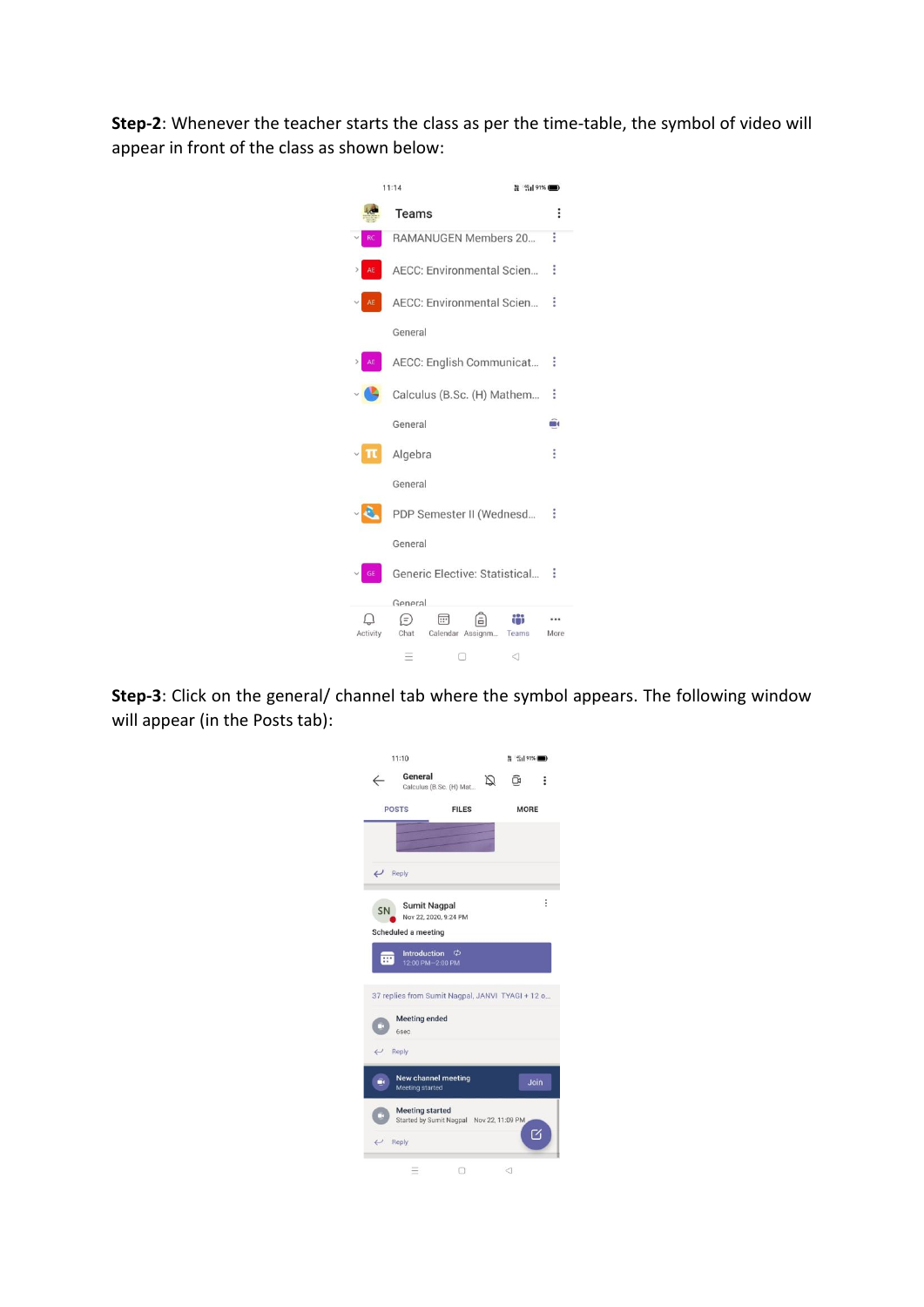**Step-4**: Click on the Join button and then Join Now.



You are now the part of the class. Keep in mind that you have a good internet connectivity while attending the classes.

## **USING LAPTOP/ DESKTOP:**

**Step-1**: Sign in into the Microsoft Teams Application and click on teams tab. You will be able to see the various classes of which you are part of. If you feel that you are added to some wrong class or some class is missing, then mail at [timetable@ramanujan.du.ac.in](mailto:timetable@ramanujan.du.ac.in)